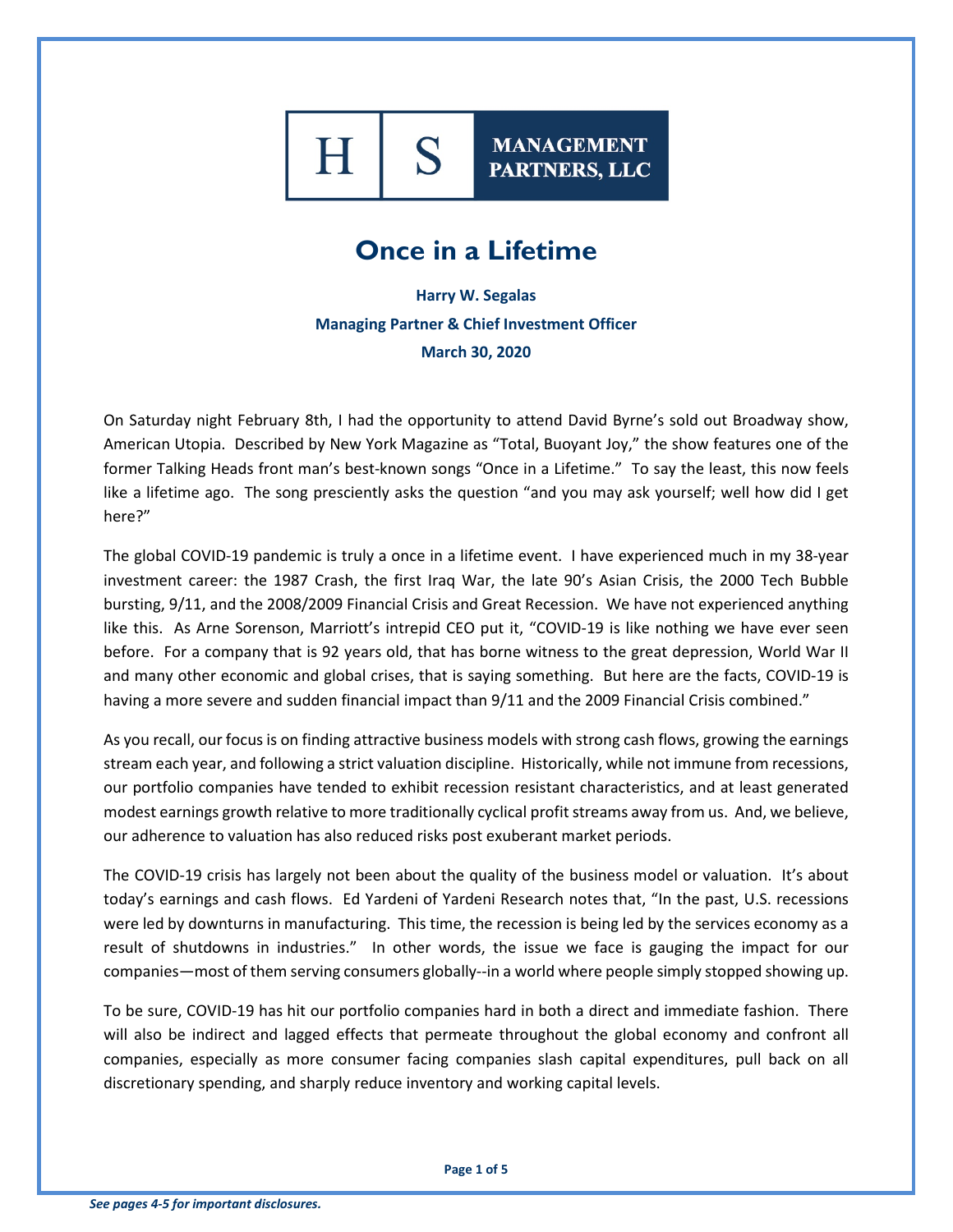As you know, our methodology focuses on EPS (earnings per share) growth and the P/E (price/earnings) ratio. For now, and during this period of tumult, it has been very hard to reasonably assess what the E (earnings) may be, or what the P/E is. But for what it is worth, prior to the crisis unfolding, we had forecast low double-digit EPS growth in 2020. Our best guess currently is that earnings will be down 10%-20% this year. It could well be worse. For perspective, Ed Hyman of ISI now forecasts S&P EPS of \$100 this year…down from a \$164 last year, or roughly a 40% drop.

Free cash flow has always been vital to us, and our companies have historically exhibited high free cash flow conversion, approaching 100%. That is, for every \$1.00 of net income, we have seen free cash flow of usually \$0.90 or more after capital spending and working capital needs. Typically, this excess cash has gone to pay dividends, repurchase shares, or make close-in acquisitions. The challenge today is that the E (earnings component) of the free cash flow yield is under duress. To that end, we have seen companies move to draw down credit lines, stop repurchasing shares and even suspend dividends. While the latter was not what we had envisioned even a few weeks back, it makes prudent sense considering how the situation has evolved.

Stock prices have been enormously volatile in response to COVID-19. We have seen day to day fluctuations in given stock prices and the entire portfolio that we have not seen before. We do not profess to be experts on algorithmic or computerized trading; we are fundamental analysts at heart. Our view has always been that we will look to capitalize on swings—both good and bad—if our assessment of a company's future value differs from where stock prices currently trade. It does seem though that the bid for many stocks was overwhelmed, especially those within our portfolio with relatively smaller market capitalizations. This has added to the current downside pressure on the portfolio.

Active management remains at the core of our investment approach. We have moved to be responsive to changes in stock prices, adjustments to our views of future values along with current worth, and the need to rebalance the portfolio due to the extreme volatility cited above. As you know, we have always been willing to go against the grain—not for the sake of being contrarian—but often because we have found the best opportunities arise during times when transitory factors overshadow secular possibilities. And we have done so during this period as it relates to buying new names, adding and subtracting from existing holdings, and exiting positions needed to fund purchases.

As I said before, valuation metrics are tricky since it is hard to know where earnings settle. That said, based on our current numbers (a moving target), we believe that the P/E is roughly 18X-19X forward 12-month estimates. This is down from where we have been and is based on a notable contraction in forward 12 month estimates. We had forecast the forward P/E at about 22X more optimistic estimates at the start of the year.

Of course, we have seen a steep retreat in long-term bond yields. As a result, the earnings yield/bond yield ratio (EY/BY) is now off the charts with the earnings yield roughly 8X the bond yield. For perspective, this earnings yield stood at 2.4X the bond yield as the year began. I would not get carried away with this metric especially since there is so much play in the numbers. It will come down to at what level do earnings stabilize. This is a health issue rather than a monetary or fiscal issue. That said, both monetary and fiscal stimulus efforts are at unprecedented levels and could amplify any recovery post the health crisis.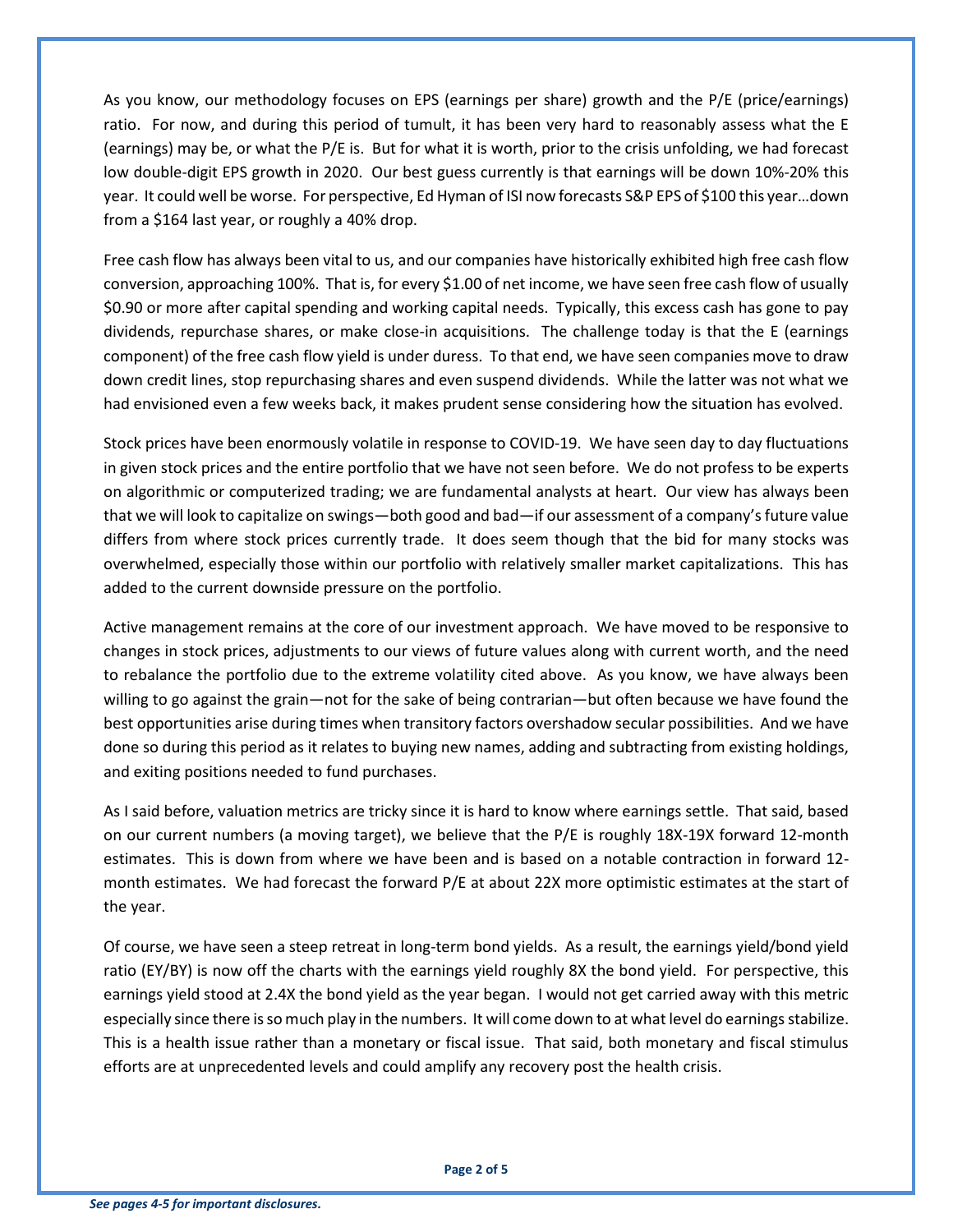I referenced earlier the David Byrne song, "Once in a Lifetime." One of the key stanzas in the song is the repeating of the same line… "same as it ever was, same as it ever was, same as it ever was." I once titled a report with that line; only this time, I don't think that is right. I don't think it will be the same as it ever was. The suddenness and depth of the crisis will lead to a range of different challenges. Nestle's CEO Marc Schneider warned employees: "Please get ready for the storm to hit—because hit it will." Some companies will go through near death experiences. And the reality is that unemployment will surge, and many independents and mom and pop operators will not survive.

The balance sheet now becomes the center of attention. Companies, broadly, were prodded to take on debt, and many away from us went overboard, especially with interest rates so low. It is likely that we will go through a time with much more conservative balance sheets. Capital spending is likely to be subdued. Technology and software projects—an increasing part of spending plans—will be prioritized and in some cases delayed. "Nice to have" will have to wait. Initiatives to move into new markets may well be curtailed. Buying back stock will probably move out of vogue—building cash balances will be this year's charge.

Notwithstanding the enormous challenges facing our portfolio's earnings stream currently, we feel that next year's outlook will be less affected, and the long-term outlook even less so. The inherent cash flow characteristics of the businesses we own should once again kick in as revenue comes back. While pressures exist, we feel balance sheets overall are solid and a long-term advantage. We expect many will emerge stronger, especially relative to weaker competition, and many competitors may go out of business.

Andrew Cuomo, New York's Governor, said it best: "This is a marathon, not a sprint." He said that as it relates to handling the current health crisis. In our minds, it is also true as it relates to your portfolios. This is a moment in time. The declines we have experienced reflect this moment in time. We are running the marathon—not the sprint—and are looking out at what given companies may look like not next month or next quarter but 12-18 months from now…even 3-5 years from now.

Thanks for your confidence in us. We know these are trying times and wish you and your families the best health and safety as we navigate this crisis. We appreciate your trust in us as we run this marathon on your behalf.

Sincerely,

.

Harry W. Segalas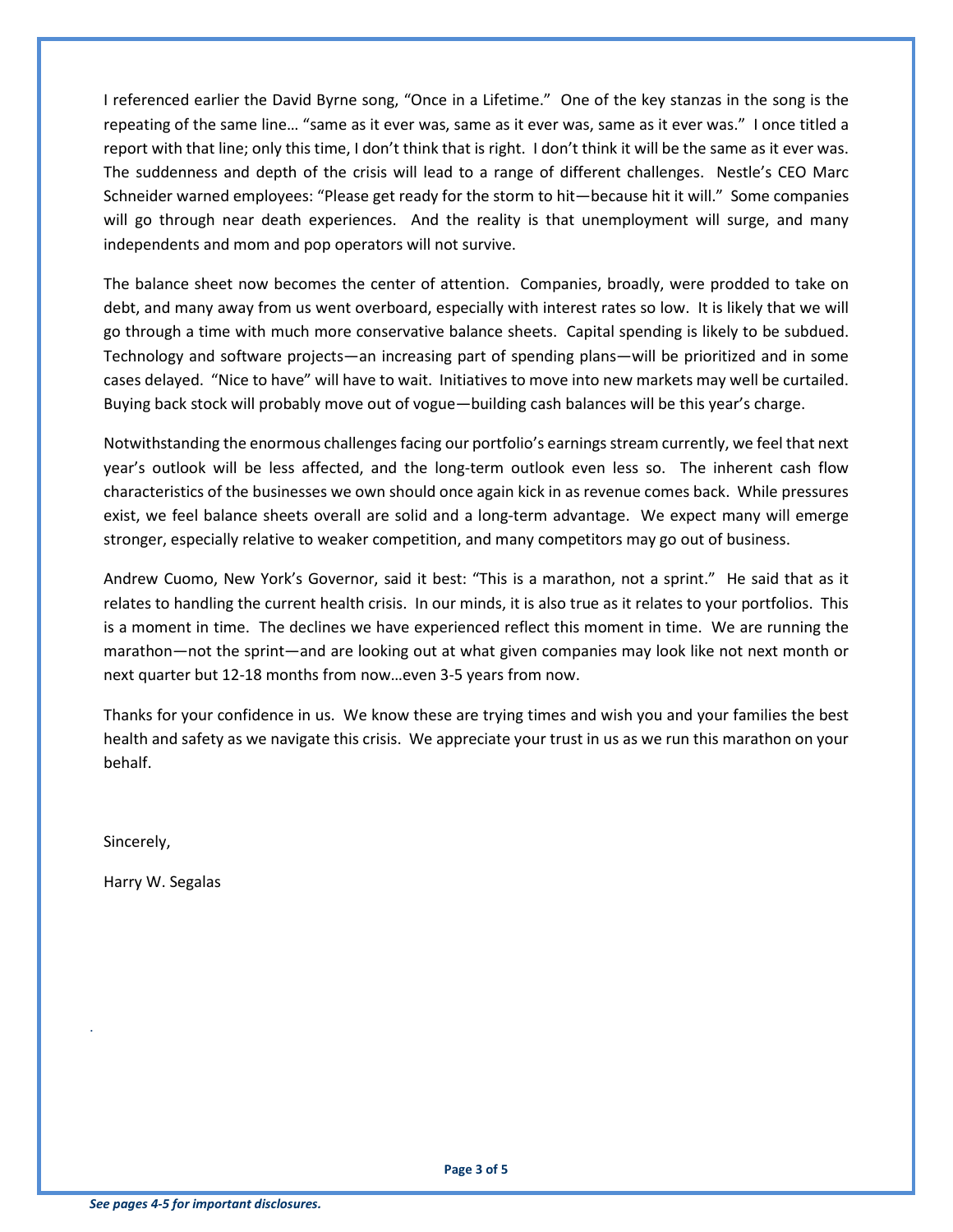## **GIPS Disclosure HS Management Partners, LLC Concentrated Quality Growth Composite Annual Disclosure Presentation**

|             | <b>Firm</b>                 | <b>Composite</b>                     |                              | <b>Performance Results</b> |            |                      |                        |                                | <b>3-Year Annualized Std Deviation</b> |                      |                        |
|-------------|-----------------------------|--------------------------------------|------------------------------|----------------------------|------------|----------------------|------------------------|--------------------------------|----------------------------------------|----------------------|------------------------|
| Year<br>End | <b>Assets</b><br>(millions) | <b>Assets</b><br>(USD)<br>(millions) | Number of<br><b>Accounts</b> | Composite                  |            |                      | <b>Russell</b>         | Composite                      | Composite                              |                      | <b>Russell</b>         |
|             |                             |                                      |                              | <b>Gross</b>               | <b>Net</b> | S&P 500 <sup>°</sup> | $1000^\circ$<br>Growth | <b>Dispersion</b><br>(Std Dev) | <b>Gross</b>                           | S&P 500 <sup>®</sup> | $1000^\circ$<br>Growth |
| 2019        | 3,566                       | 3,478                                | 280                          | 38.12%                     | 37.13%     | 31.49%               | 36.39%                 | 1.13                           | 11.29                                  | 11.93                | 13.07                  |
| $40 - 19$   | 3,566                       | 3,478                                | 280                          | 6.84%                      | 6.63%      | 9.07%                | 10.62%                 | .07                            | 11.29                                  | 11.93                | 13.07                  |
| $30 - 19$   | 3,377                       | 3.260                                | 263                          | 5.24%                      | 5.05%      | 1.70%                | 1.49%                  | .49                            | 11.36                                  | 12.01                | 13.11                  |
| $20 - 19$   | 3.266                       | 3.197                                | 254                          | 8.57%                      | 8.38%      | 4.30%                | 4.64%                  | .12                            | 11.38                                  | 12.02                | 13.21                  |
| $10 - 19$   | 3,234                       | 3,173                                | 257                          | 13.15%                     | 12.95%     | 13.65%               | 16.10%                 | .27                            | 10.23                                  | 10.58                | 12.02                  |
| 2018        | 3,145                       | 2,967                                | 259                          | $-4.42%$                   | $-5.07%$   | $-4.38%$             | $-1.51%$               | .28                            | 10.04                                  | 10.80                | 12.12                  |
| 2017        | 4,028                       | 3,840                                | 236                          | 33.87%                     | 33.06%     | 21.83%               | 30.21%                 | .46                            | 9.61                                   | 9.92                 | 10.54                  |
| 2016        | 3,446                       | 3,269                                | 199                          | 6.92%                      | 6.25%      | 11.96%               | 7.08%                  | .10                            | 10.72                                  | 10.59                | 11.15                  |
| 2015        | 3,143                       | 3,014                                | 176                          | 3.94%                      | 3.32%      | 1.38%                | 5.67%                  | .81                            | 11.03                                  | 10.48                | 10.70                  |
| 2014        | 3,295                       | 3,193                                | 148                          | 13.06%                     | 12.39%     | 13.69%               | 13.05%                 | .26                            | 9.85                                   | 8.98                 | 9.59                   |
| 2013        | 2.392                       | 2.298                                | 136                          | 31.76%                     | 31.04%     | 32.39%               | 33.48%                 | .09                            | 12.26                                  | 11.94                | 12.18                  |
| 2012        | 1.622                       | 1.616                                | 94                           | 28.86%                     | 28.16%     | 16.00%               | 15.26%                 | .15                            | 13.82                                  | 15.09                | 15.66                  |
| 2011        | 884                         | 880                                  | 72                           | 5.55%                      | 5.00%      | 2.11%                | 2.64%                  | .11                            | 15.81                                  | 18.70                | 17.76                  |
| 2010        | 531                         | 528                                  | 46                           | 17.13%                     | 16,44%     | 15.06%               | 16.71%                 | .28                            | 19.54                                  | 21.85                | 22.11                  |
| 2009        | 292                         | 290                                  | 32                           | 35.91%                     | 35.06%     | 26,46%               | 37.21%                 | .33 <sub>0</sub>               |                                        |                      |                        |
| 2008 **     | 172                         | 152                                  | 27                           | (34.49%)                   | (34.80%)   | (37.00%              | (38.44%)               | <b>N.A.</b>                    |                                        |                      |                        |
| 2007*       |                             | 6                                    | 5 or fewer                   | 16.84%                     | 16.08%     | 4.83%                | 10.51%                 | <b>N.A.</b>                    |                                        |                      |                        |

\* Performance shown for 2007 is from April 1, 2007 through December 31, 2007.

\*\* HS Management Partners, LLC charges its fees quarterly in arrears and therefore no significant fees were charged to client accounts in the first quarter of 2008. Had a modeled fee of 0.90% per annum been applied, the net of fee return for the first quarter of 2008 would be (10.82%).

N.A. - Information is not statistically meaningful due to an insufficient number of portfolios (5 or fewer) in the Composite for the entire year.

The HS Management Partners Concentrated Quality Growth Composite includes all fully discretionary, actively managed, fee paying accounts which employ our style of investing in 20-25 quality growth businesses. These accounts must have a market value exceeding \$500,000 at the time of initial inclusion in the Composite and have a market value exceeding \$300,000 to maintain inclusion.

Accounts that have contributions/withdrawals of greater than 10% of their market value (at the time of the cash flow) shall be excluded from Composite membership. Accounts that are not actively managed according to the intended strategy are excluded at the end of the last full day in which they last met the inclusion criteria. Accounts are reinstated into the Composite on the first day after the account again meets our inclusion criteria. Prior to April 1, 2009, our inclusion and exclusion criteria were applied on a monthly basis, rather than daily. Additional information regarding the treatment of significant cash flows is available upon request. Also available upon request are policies for valuing portfolios, calculating performance, and preparing compliant presentations.

For benchmark purposes, the Composite is compared to the S&P 500® and Russell 1000® Growth indices, however, the Composite may contain securities not represented in either or both indices. The HS Management Partners Concentrated Quality Growth Composite was created January 1, 2008. Prior to January 1, 2008 the accounts in the Composite were non-fee paying individual accounts managed by Harry Segalas in accordance with HS Management Partners' investment policies, becoming HS Management Partners accounts in December 2007. Prior to July 1, 2011, the HS Management Partners Concentrated Quality Growth Composite was known as the HS Management Partners Concentrated Growth Composite.

The Composite Dispersion presented is an asset-weighted standard deviation calculated using gross performance results for accounts included within the Composite for the entire period.

HS Management Partners, LLC claims compliance with the Global Investment Performance Standards (GIPS®) and has prepared and presented this report in compliance with the GIPS® standards. HS Management Partners, LLC has been independently verified for the period January 1, 2008 through December 31, 2019. Verification assesses whether (1) the Firm has complied with all the composite construction requirements of the GIPS® standards on a firm-wide basis and (2) the Firm's policies and procedures are designed to calculate and present performance in compliance with the GIPS® standards. The Concentrated Quality Growth Composite has been examined for the period January 1, 2008 through December 31, 2019. The verification and performance examination reports are available upon request.

The performance track record from April 1, 2007 through December 31, 2007 has been examined by Ashland Partners & Company, LLP and is compliant with the portability requirements of the GIPS® standards. A copy of the verification report is available upon request.

HS Management Partners, LLC is an independent SEC registered investment advisor (SEC registration does not imply a certain level of skill or training). The Firm maintains a complete list and description of composites, which is available upon request. Results are based on fully discretionary accounts under management, including those accounts no longer with the Firm. Past performance is not indicative of future results.

The U.S. Dollar is the currency used to express performance. When international ordinary shares or ADRs are held in portfolios in the Composite, performance is shown net of foreign withholding taxes. Returns are presented gross and net of management fees and include the reinvestment of all income. Net of fee performance was calculated using actual management fees. Prior to January 1, 2008, a representative fee of 0.90% annually was applied to the individual accounts in the Composite managed by Harry Segalas. Additional information regarding the policies for calculating and reporting returns is available upon request. Policies governing compliance with the GIPS® Standards were followed in establishing HS Management Partners' performance record and the accounts to be included therein. In that regard, certain individual accounts managed by Harry Segalas were excluded from the Composite because of material differences in the management style of those accounts and HS Management Partners' investment policies. The GIPS® standards were applied retroactively for the purposes of computing 2007 performance, and are being applied prospectively in a consistent manner.

Investment advisory fees are charged as a percentage of on an account's assets under management. The annual fee schedule for accounts that are at least \$10 million under management is as follows: 0.90% on first \$25 million, 0.70% on next \$25 million and 0.50% on the balance. Accounts below \$10 million pay the greater of 1% or \$10,000. Actual investment advisory fees may deviate from the above fee schedule at the Firm's sole discretion. Please refer to our Form ADV for more information related to our fees.

Page 4 of 5